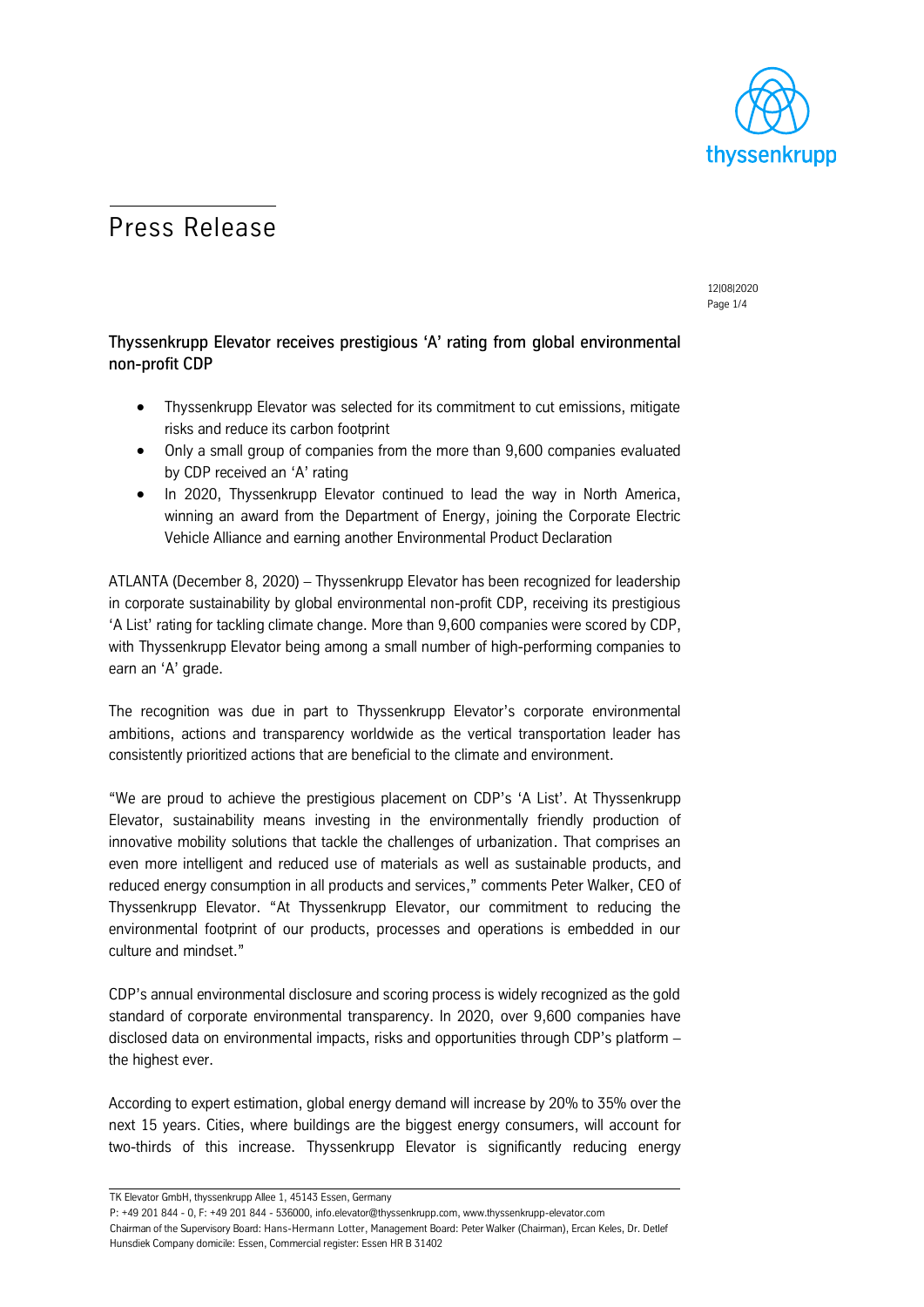

12|08|2020 Page 2/4

consumption by creating elevator systems that improve buildings' energy efficiency as well as implementing new technologies and systems capable of driving a building's energy selfsufficiency. At One World Trade Center in New York City, for example, Thyssenkrupp Elevator's regenerative drives supply enough energy for the building's entire lighting system.

"We are strongly committed to sustainability by reducing our environmental footprint. In particular, we have committed to fewer  $CO<sub>2</sub>$  emissions, increased energy efficiency and work hard towards improved waste management," says Dr. Paula Casares, Head of Sustainability at Thyssenkrupp Elevator. "Specifically, by 2030, we are targeting a carbon footprint reduction of 25%, and by 2040, we are aiming to reduce our GHG emissions by 50%, based on our current carbon-footprint for Scope 1 and 2 emissions."

In 2020, Thyssenkrupp Elevator continued to demonstrate its strong commitment to sustainability in North America.

Specifically, Thyssenkrupp Elevator was recognized by the U.S. Department of Energy's Better Plants Program with a [2020 Better Project Award.](https://storage.thyssenkruppelevator.com/assets/downloads/news/pr/tkE-AwardFromDepartmentOfEnergy-06292020.pdf) The award recognized Thyssenkrupp Elevator's commitment to green building and improving energy efficiency as it reduced natural gas consumption on its structural paint line oven by 35% at its LEED Gold and **ISO50001** certified manufacturing facility in Middleton, Tennessee.

In recent years, thyssenkrupp Elevator has also received the Alliance to Save Energy's [Innovative Star of Energy Efficiency Award,](https://storage.thyssenkruppelevator.com/assets/downloads/news/pr/tkE-MULTIEnergyEfficiencyAward-07182018.pdf) and was recognized by BuildingGreen as a [Top](https://storage.thyssenkruppelevator.com/assets/downloads/news/pr/tke-BuildingGreen-11092017.pdf)  [Product](https://storage.thyssenkruppelevator.com/assets/downloads/news/pr/tke-BuildingGreen-11092017.pdf) for its work involving material transparency and LEED v4.

In September 2020, Thyssenkrupp Elevator [joined the Corporate Electric Vehicle Alliance](https://storage.thyssenkruppelevator.com/assets/downloads/news/pr/tkE-CEVAPartnership-09232020.pdf) (CEVA), a collaborative group of companies focused on accelerating the transition to electric vehicles (EVs). Led by Ceres, a sustainability nonprofit organization, CEVA supports companies in making and achieving bold commitments to fleet electrification. CEVA will help support Thyssenkrupp Elevator's transition to an all-electric fleet through the sharing of best practices, success stories, and the identification and implementation of solutions to overcome market, technology and policy challenges.

In October 2020, Thyssenkrupp Elevator [published an Environmental Product Declaration](https://storage.thyssenkruppelevator.com/assets/downloads/news/pr/tkE-EPDEvolution-10202020.pdf) (EPD) for its evolution low- to mid-rise elevators in accordance with ISO 14025. An EPD is an assessment of the environmental impacts of a product over its life cycle that is verified by an independent third-party. Thyssenkrupp Elevator was the first elevator company to publish an EPD and has now published four EPDs.

TK Elevator GmbH, thyssenkrupp Allee 1, 45143 Essen, Germany

P: +49 201 844 - 0, F: +49 201 844 - 536000, info.elevator@thyssenkrupp.com, www.thyssenkrupp-elevator.com Chairman of the Supervisory Board: Hans-Hermann Lotter, Management Board: Peter Walker (Chairman), Ercan Keles, Dr. Detlef Hunsdiek Company domicile: Essen, Commercial register: Essen HR B 31402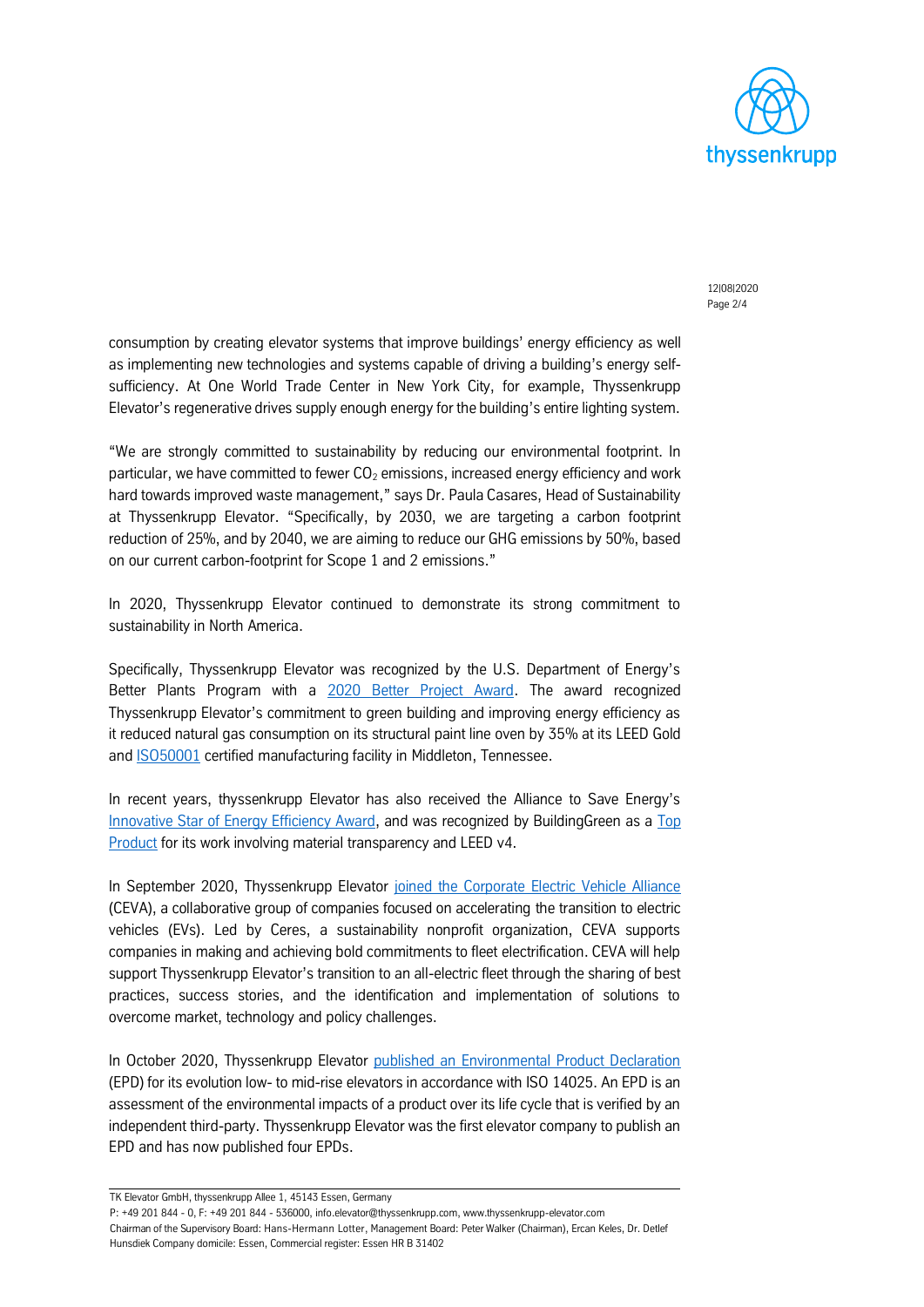

12|08|2020 Page 3/4

Thyssenkrupp Elevator is also [pursuing LEED v4 certification](https://storage.thyssenkruppelevator.com/assets/downloads/news/pr/tkE-TKELeedCertification-08062019.pdf) for its new elevator test tower being built at The Battery Atlanta. The test tower, part of the Innovation and Qualification Center, is one of three buildings that will comprise Thyssenkrupp Elevator's new North American headquarters when it is completed in 2021.

"We have ambitious carbon-reduction goals in North America that we are working hard to achieve, with much work still ahead of us," says Monica Miller Brown, Sustainable Design Manager for Thyssenkrupp Elevator North America. "However, our CDP A-list recognition rewards many years of environmental thought-leadership and action on all aspects of our business, and we are grateful to be recognized for our environmental and sustainability performance."

For more information on Thyssenkrupp Elevator's green building and sustainability efforts, go to [https://www.thyssenkruppelevator.com/Sustainability.](https://www.thyssenkruppelevator.com/Sustainability)

## **Press Contact**

Michael Ridder Spokesperson TK Elevator GmbH Tel: +49 201 844-535 104 E-Mail: [michael.ridder@thyssenkrupp.com](mailto:michael.ridder@thyssenkrupp.com) Web: [www.thyssenkrupp-elevator.com](file:///C:/Users/KrzeszoE/AppData/Local/Microsoft/Windows/Temporary%20Internet%20Files/lsorgenicht/AppData/Local/Microsoft/Windows/Temporary%20Internet%20Files/Content.Outlook/V9CWVB6S/www.thyssenkrupp-elevator.com)

People shaping cities blog[: www.urban-hub.com](http://www.urban-hub.com/)

Dennis Van Milligen Manager, Public Relations Thyssenkrupp Elevator North America Tel: +1 312 525 3190 E-Mail: [dennis.vanmilligen@tkelevator.com](mailto:dennis.vanmilligen@tkelevator.com) Web: [www.thyssenkruppelevator.com](http://www.thyssenkruppelevator.com/)

### **About us:**

TK Elevator GmbH, thyssenkrupp Allee 1, 45143 Essen, Germany

P: +49 201 844 - 0, F: +49 201 844 - 536000, info.elevator@thyssenkrupp.com, www.thyssenkrupp-elevator.com Chairman of the Supervisory Board: Hans-Hermann Lotter, Management Board: Peter Walker (Chairman), Ercan Keles, Dr. Detlef Hunsdiek Company domicile: Essen, Commercial register: Essen HR B 31402